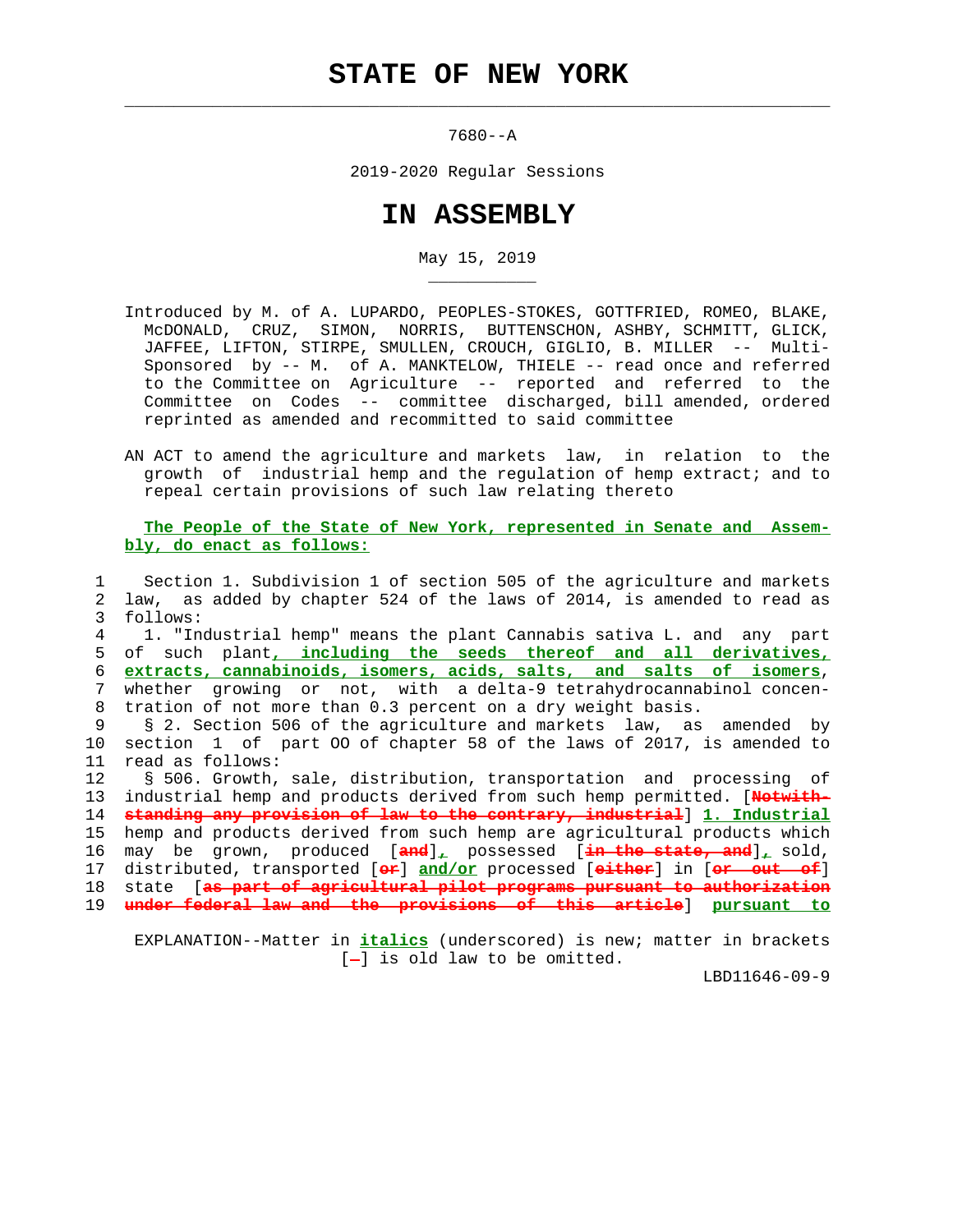| 1        | authorization under federal law and/or the provisions of this article.    |
|----------|---------------------------------------------------------------------------|
| 2        | [Notwithstanding any provision of law to the contrary restricting the     |
| 3        | growing or cultivating, sale, distribution, transportation or processing  |
| 4        | of industrial hemp and products derived from such hemp, and subject to    |
| 5        | authorization under federal law, the ]                                    |
| 6        | 2. The commissioner may authorize the growing or cultivating of indus-    |
| 7        | trial hemp as part of agricultural pilot programs conducted by the        |
| 8        | department and/or an institution of higher education to study the growth  |
| 9        | and cultivation, sale, distribution, transportation and processing of     |
| 10       | such hemp and products derived from such hemp provided that the sites     |
| 11       | and programs used for growing or cultivating industrial hemp are certi-   |
| 12       | fied by, and registered with, the department.                             |
| 13       | 3. The industrial hemp used for research pursuant to this section         |
| 14       | shall be sourced from authorized New York state industrial hemp produc-   |
| 15       | ers. The research partner may obtain an exemption for only grain or       |
| 16       | fiber from this requirement upon a satisfactory showing to the depart-    |
| 17       | ment that a suitable variety of industrial hemp for the research project  |
| 18       | is not grown in New York and/or the use of New York sourced hemp is not   |
| 19       | practicable for the project. Hemp for extracts can only be sourced from   |
|          | authorized New York state industrial hemp producers.                      |
| 20       | 4. Nothing in this section shall limit the jurisdiction of the depart-    |
| 21<br>22 | ment under any other article of this chapter.                             |
| 23       | 3. Section 507 of the agriculture and markets law is REPEALED and a       |
| 24       | new section 507 is added to read as follows:                              |
| 25       | § 507. Licensing; fees. 1. No person shall grow, process, produce,        |
|          | distribute and/or sell industrial hemp or products derived from indus-    |
|          | trial hemp in the state unless (a) licensed biennially by the commis-     |
|          | sioner or (b) authorized by the commissioner as part of an agricultural   |
|          | research pilot program established under this article.                    |
| 29<br>30 | 2. Application for a license to grow industrial hemp shall be made        |
| 31       | upon a form prescribed by the commissioner, accompanied by a per-acre     |
|          | license fee and a non-refundable application fee of five hundred          |
|          | dollars.                                                                  |
|          | 3. The applicant shall furnish evidence of his or her good character,     |
| 34<br>35 | experience and competency, that the applicant has adequate facilities,    |
|          | equipment, process controls, testing capability and security to grow      |
| 36<br>37 | hemp.                                                                     |
| 38       | 4. Growers who intend to cultivate hemp for cannabinoids shall be         |
| 39       | required to obtain licensure from the department pursuant to article      |
| 40       | twenty-nine-A of this chapter.                                            |
| 41       | 5. A renewal application shall be submitted to the commissioner at        |
|          | least sixty days prior to the commencement of the next license period.    |
| 42<br>43 | 4. Section 508 of the agriculture and markets law is REPEALED and a<br>S. |
| 44       | new section 508 is added to read as follows:                              |
| 45       | § 508. Compliance action plan. If the commissioner determines, after      |
| 46       | notice and an opportunity for hearing, that a licensee has negligently    |
| 47       | violated a provision of and/or a regulation promulgated pursuant to this  |
| 48       | article, that licensee shall be required to comply with a corrective      |
| 49       | action plan established by the commissioner to correct the violation by   |
| 50       | a reasonable date and to periodically report to the commissioner with     |
| 51       | respect to the licensee's compliance with this article for a period of    |
| 52       | no less than the next two calendar years following the commencement date  |
|          | of the compliance action plan. The provisions of this section shall not   |
| 53       | be applicable to research partners conducting hemp research pursuant to   |
| 54       | a research partner agreement, the terms of which shall control.           |
| 55       |                                                                           |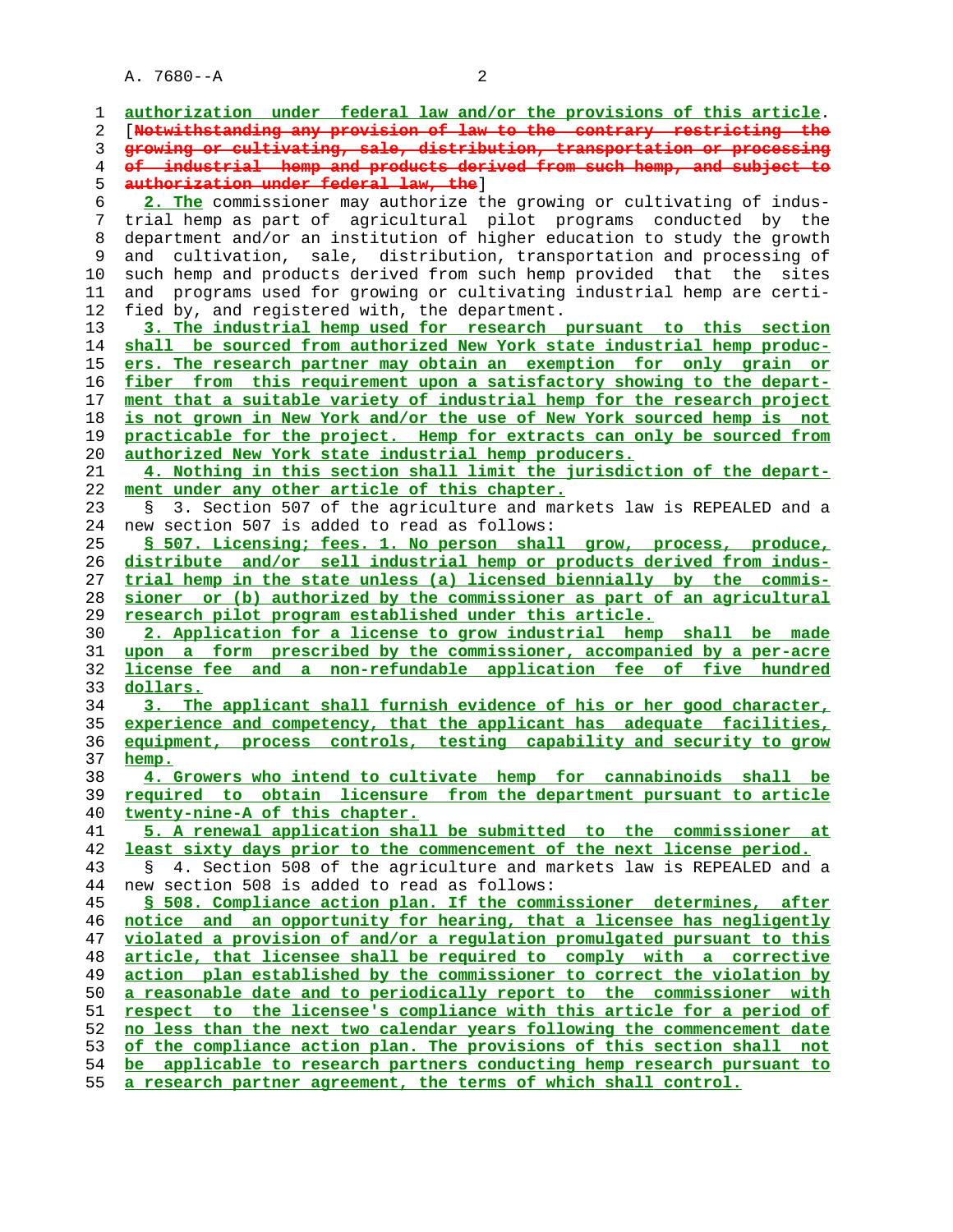$A. 7680 - A$ 

| ٠ |   |  |
|---|---|--|
|   |   |  |
|   |   |  |
|   |   |  |
|   | I |  |

| 1  | § 5. Section 509 of the agriculture and markets law is REPEALED and a              |
|----|------------------------------------------------------------------------------------|
| 2  | new section 509 is added to read as follows:                                       |
| 3  | § 509. Granting, suspending or revoking licenses. The commissioner                 |
| 4  | may decline to grant a new license, may decline to renew a license, may            |
| 5  | suspend or revoke a license already granted after due notice and oppor-            |
| 6  | tunity for hearing whenever he or she finds that:                                  |
| 7  | 1. any statement contained in an application for an applicant or                   |
| 8  | licensee is or was false or misleading;                                            |
| 9  | 2. the applicant or licensee does not have good character, the                     |
|    |                                                                                    |
| 10 | required experience and/or competency, adequate facilities, equipment,             |
| 11 | process controls, testing capability and/or security to produce hemp or            |
| 12 | products derived from hemp;                                                        |
| 13 | 3. the applicant or licensee has failed or refused to produce any                  |
| 14 | records or provide any information demanded by the commissioner reason-            |
| 15 | ably related to the administration and enforcement of this article; or             |
| 16 | 4. the applicant or licensee, or any officer, director, partner, hold-             |
| 17 | er of ten percent of the voting stock, or any other person exercising              |
| 18 | any position of management or control has failed to comply with any of             |
| 19 | the provisions of this article or rules and regulations promulgated                |
| 20 | pursuant thereto.                                                                  |
| 21 | 6. Section 510 of the agriculture and markets law is REPEALED and a<br>$S_{\rm c}$ |
| 22 | new section 510 is added to read as follows:                                       |
| 23 | § 510. Regulations. The commissioner may develop regulations consist-              |
| 24 | ent with the provisions of this article for the growing and cultivation,           |
| 25 | sale, distribution, and transportation of industrial hemp grown in the             |
| 26 | state, including:                                                                  |
|    |                                                                                    |
| 27 | 1. the authorization or licensing of any person who may: acquire or                |
| 28 | possess industrial hemp plants or seeds; grow or cultivate industrial              |
| 29 | hemp plants; and/or sell, purchase, distribute, or transport such indus-           |
| 30 | trial hemp plants, plant parts, or seeds;                                          |
| 31 | 2. maintaining relevant information regarding land on which industrial             |
| 32 | hemp is produced within the state, including the legal description of              |
| 33 | the land, for a period of not less than three calendar years;                      |
| 34 | 3. the procedure for testing of industrial hemp produced in the state              |
| 35 | for delta-9-tetrahydrocannabinol levels, using a representative non-de-            |
| 36 | carboxylated sample of flowers and leaves from the whole plant or other            |
| 37 | similarly reliable methods;                                                        |
| 38 | 4. the procedure for effective disposal of industrial hemp plants or               |
| 39 | products derived from hemp that are produced in violation of this<br>arti-         |
| 40 | <u>cle;</u>                                                                        |
| 41 | 5. a procedure for conducting at least a random sample of industrial               |
| 42 | hemp producers to verify that hemp is not produced in violation of this            |
| 43 | article;                                                                           |
| 44 | 6. any required security measures; and                                             |
| 45 | 7. such other and further regulation as the commissioner deems appro-              |
| 46 | priate or necessary.                                                               |
|    |                                                                                    |
| 47 | § 7. Section 511 of the agriculture and markets law is REPEALED and a              |
| 48 | new section 511 is added to read as follows:                                       |
| 49 | § 511. Prohibitions. Except as authorized by state law, and requ-                  |
| 50 | lations promulgated thereunder, the growth, cultivation, processing,               |
| 51 | sale, and/or distribution of industrial hemp is prohibited.                        |
| 52 | 8. Section 512 of the agriculture and markets law is REPEALED and a<br>S           |
| 53 | new section 512 is added to read as follows:                                       |
| 54 | § 512. Industrial hemp data collection and best farming practices.                 |
| 55 | The commissioner shall have the power to collect and publish data and              |
|    |                                                                                    |

**research concerning, among other things, the growth, cultivation,**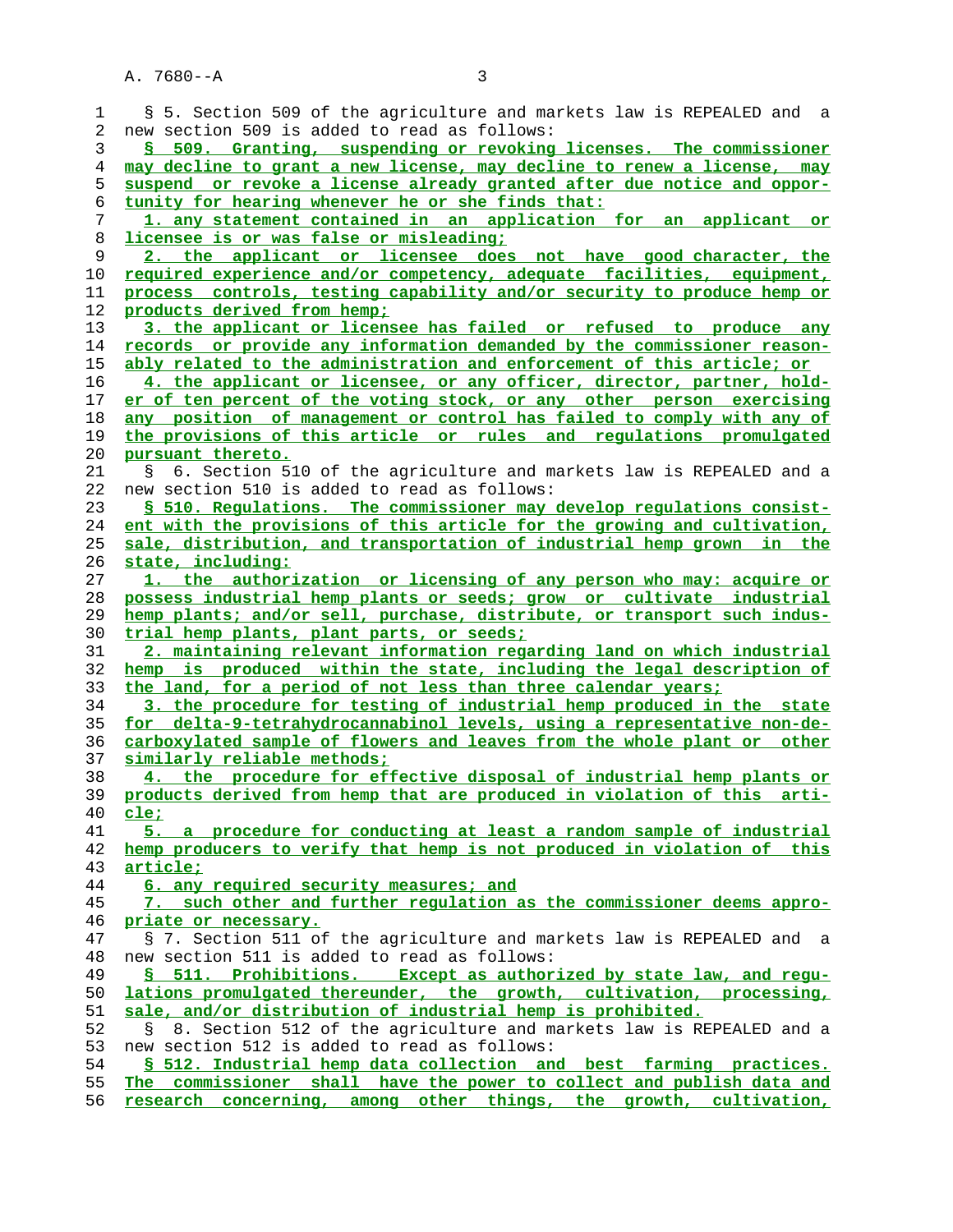**production and processing methods of industrial hemp and products derived from industrial hemp and work with the New York state college of agriculture and life science at Cornell pursuant to section fifty-seven hundred twelve of the education law and the Cornell cooperative exten- sion pursuant to section two hundred twenty-four of the county law to promote best farming practices for industrial hemp which are compatible with state water quality and other environmental objectives.** 8 § 9. Sections 513 and 514 of the agriculture and markets law are<br>9 REPEALED and two new sections 513 and 514 are added to read as follows: REPEALED and two new sections 513 and 514 are added to read as follows: **§ 513. Access to criminal history information through the division of criminal justice services. In connection with the administration of this article, the commissioner is authorized to request, receive and review criminal history information through the division of criminal justice services (division) with respect to any person seeking a license or authorization to undertake a hemp pilot project. At the commission- er's request, each researcher, principal and/or officer of the applicant shall submit to the department his or her fingerprints in such form and in such manner as specified by the division, for the purpose of conduct- ing a criminal history search and returning a report thereon in accord- ance with the procedures and requirements established by the division pursuant to the provisions of article thirty-five of the executive law, which shall include the payment of the prescribed processing fees for the cost of the division's full search and retain procedures and a national criminal history record check. The commissioner, or his or her designee, shall submit such fingerprints and the processing fee to the division. The division shall forward to the commissioner a report with respect to the applicant's previous criminal history, if any, or a statement that the applicant has no previous criminal history according to its files. Fingerprints submitted to the division of criminal justice services pursuant to this section may also be submitted to the federal bureau of investigation for a national criminal history record check. If additional copies of fingerprints are required, the applicant shall furnish them upon request. § 514. Aids to enforcement. 1. The commissioner shall have full access to all premises, buildings, factories, farms, vehicles, cars, boats, airplanes, vessels, containers, packages, barrels, boxes, and/or cans for the purpose of enforcing the provisions of this article. The commis- sioner may, at such locations, examine industrial hemp and hemp products and may open any package and/or container reasonably believed to contain industrial hemp or hemp products, to determine whether such industrial hemp or hemp products follow applicable law or regulation. 2. A search warrant shall be issued by any court to which application is made therefor, whenever it shall be made to appear to such court that a licensee has: refused to permit any industrial hemp to be inspected or samples taken therefrom; refused to permit access to any premises, or place where licensed activities are conducted; and/or refused or prevented access thereto by any inspector of the department and that such inspector has reasonable grounds to believe that such person has any industrial hemp in his or her possession, or under his or her control and/or is in violation of the provisions or regulations of this article. In such a case, a warrant shall be issued in the name of the people, directed to a police officer, commanding him or her to: (a) search any place of business, factory, building, premises, or farm where licensed activities have occurred and any vehicle, boat, vessel, container, package, barrel, box, tub or can, containing, or believed to**

**contain industrial hemp in the possession or under the control of any**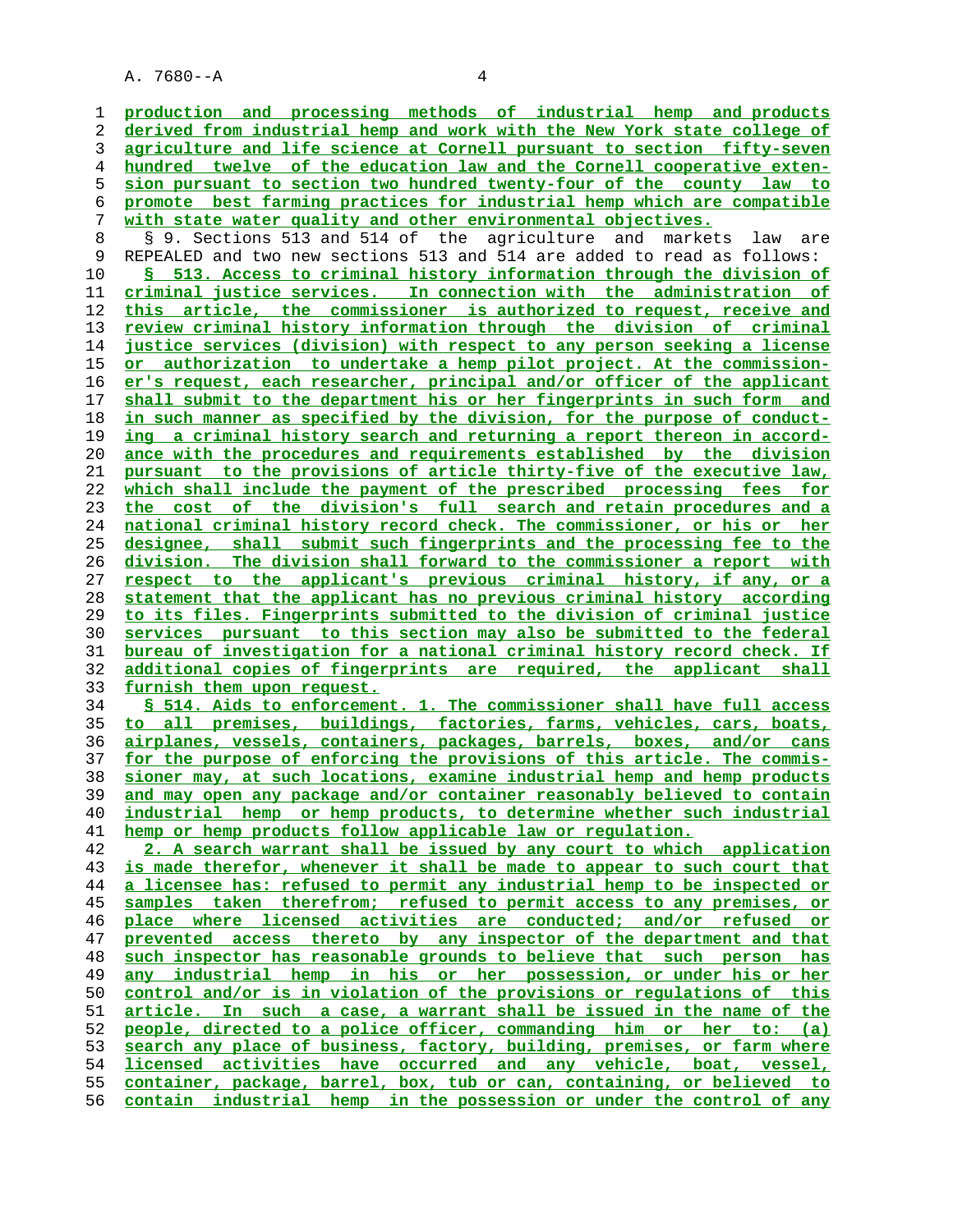| 1  | person who shall refuse to allow access to such hemp for inspection or          |
|----|---------------------------------------------------------------------------------|
| 2  | sampling, (b) permit the inspection and sampling of any industrial hemp         |
|    |                                                                                 |
| 3  | found in the execution of the warrant, as the officer applying for the          |
| 4  | search warrant shall designate when the same is found, by an inspector          |
| 5  | <u>or a department official authorized by the commissioner or by this chap-</u> |
| 6  | ter, and/or (c) permit access to any place where access is refused or           |
| 7  | prevented, and to allow and enable a department inspector or other              |
| 8  | department official to conduct an inspection of the place.<br>The               |
| 9  | provisions of article six hundred ninety of the criminal procedure law          |
| 10 | shall apply to such warrant as far as applicable thereto. The officer to        |
| 11 | whom the warrant is delivered shall make a return in writing of his or          |
| 12 | her proceedings thereunto to the court which issued the same.                   |
| 13 | 3. The commissioner may quarantine industrial hemp when he or she has           |
| 14 | reason to believe that such commodity does not meet the definition ther-        |
| 15 | eof, set forth in subdivision one of section five hundred five of this          |
| 16 | article, or is otherwise in violation of or does not meet a standard set        |
| 17 | forth in, applicable law or requlation. The quarantine may by the issu-         |
| 18 | ance of an order directing the owner or custodian of industrial hemp not        |
| 19 | to distribute, dispose of, or move that commodity without the written           |
| 20 | permission of the commissioner. The commissioner may also quarantine a          |
| 21 | product by placing a tag or other appropriate marking thereon or adja-          |
| 22 | cent thereto that provides and requires that such product must not be           |
| 23 | distributed, disposed of, or moved without his or her written permis-           |
|    | sion, or may quarantine a product by otherwise informing the owner or           |
| 24 | custodian thereof that such condition must be complied with.                    |
| 25 |                                                                                 |
| 26 | 4. The commissioner may seize industrial hemp by taking physical                |
| 27 | possession of industrial hemp when he or she has substantial evidence to        |
| 28 | believe that such commodity does not meet the definition thereof, set           |
| 29 | forth in subdivision one of section five hundred five of this article,          |
| 30 | or is otherwise in violation of, or does not meet a standard set forth          |
| 31 | in, applicable law or regulation.                                               |
| 32 | 5. Subsequent to quarantining or seizing industrial hemp, as author-            |
| 33 | ized in subdivisions three and four of this section, the commissioner           |
| 34 | shall promptly give the owner or custodian thereof an opportunity to be         |
| 35 | heard to show cause why such industrial hemp should not be ordered              |
| 36 | destroyed. The commissioner shall, thereafter, consider all the relevant        |
| 37 | evidence and information presented and shall make a determination wheth-        |
| 38 | er such industrial hemp should be ordered to be destroyed; that determi-        |
| 39 | nation may be reviewed as provided for in article seventy-eight of the          |
| 40 | civil practice law and rules.                                                   |
| 41 | § 10. The agriculture and markets law is amended by adding a new arti-          |
| 42 | cle 29-A to read as follows:                                                    |
| 43 | <b>ARTICLE 29-A</b>                                                             |
| 44 | REGULATION OF HEMP EXTRACT                                                      |
| 45 | Section 520. Definitions.                                                       |
| 46 | 521. Rulemaking authority.                                                      |
| 47 | 522. Cannabinoid related hemp extract licensing.                                |
| 48 | 523. Cannabinoid grower licenses.                                               |
| 49 | 524. Cannabinoid manufacturer license.                                          |
| 50 | 525. Cannabinoid extractor license.                                             |
| 51 | 526. Cannabinoid license applications.                                          |
| 52 | 527. Information to be requested in applications for licenses.                  |
| 53 | 528. Fees.                                                                      |
| 54 | 529. Selection criteria.                                                        |
| 55 |                                                                                 |
| 56 | 530. Limitations of licensure; duration.<br>531. License renewal.               |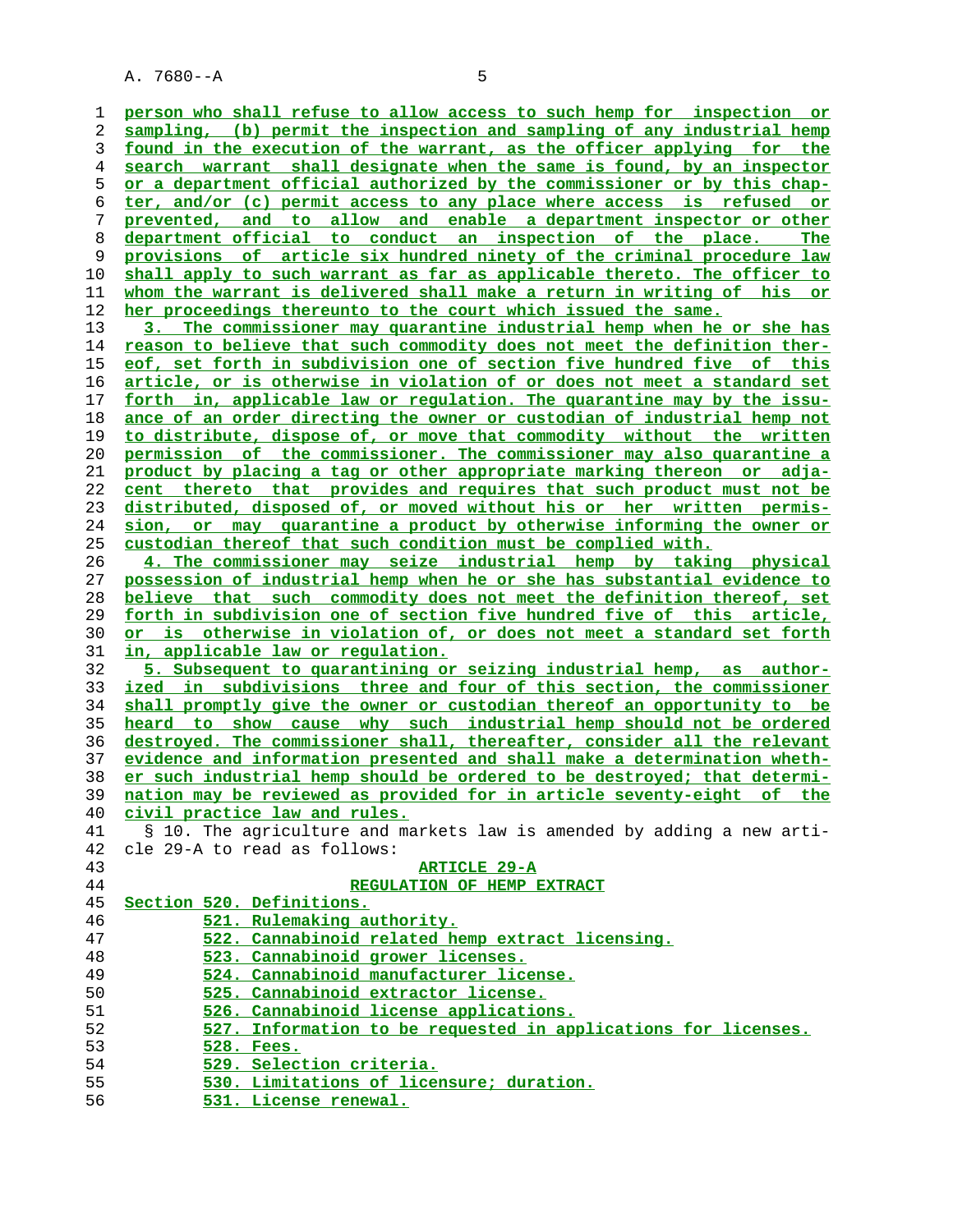| 1  | 532. Form of license.                                                    |
|----|--------------------------------------------------------------------------|
| 2  | 533. Amendments to license and duty to update information                |
| 3  | submitted for licensing.                                                 |
| 4  | 534. Record keeping and tracking.                                        |
| 5  | 535. Inspections and ongoing requirements.                               |
| 6  | 536. Packaging and labeling of hemp extract.                             |
| 7  | 537. Provisions governing the growing, manufacturing<br>and              |
| 8  | extracting of hemp extract.                                              |
| 9  | 538. Laboratory testing.                                                 |
| 10 | 539. Advertising.                                                        |
| 11 | 540. Research.                                                           |
| 12 | 541. Regulations.                                                        |
| 13 | 542. Cannabinoid permit.                                                 |
| 14 | 543. New York hemp product.                                              |
| 15 | 544. Penalties and violations of this article.                           |
| 16 | 545. Hemp workgroup.                                                     |
| 17 | 546. Prohibitions.                                                       |
| 18 | 547. Severability.                                                       |
| 19 | § 520. Definitions. Wherever used in this article unless otherwise       |
| 20 | expressly stated or unless the context or subject matter requires a      |
| 21 | different meaning, the following terms shall have the representative     |
| 22 | meanings hereinafter set forth or indicated:                             |
| 23 | 1. "Applicant" means a for-profit entity or not-for-profit corporation   |
| 24 | and includes board members who submit an application to become a licen-  |
| 25 | see.                                                                     |
| 26 | 2. "Hemp extract" means any product made or derived from industrial      |
| 27 | hemp, including the seeds thereof and all derivatives whether growing or |
| 28 | not, with a delta-9-tetrahydrocannabinol concentration of not more than  |
| 29 | an amount of the plant Cannabis sativa L. and any part of such plant,    |
| 30 | including the seeds thereof and all derivatives, extracts, cannabinoids, |
| 31 | isomers, acids, salts, and salts of isomers, whether growing or not,     |
| 32 | with a delta-9-tetrahydrocannabinol concentration of not more than an    |
| 33 | amount determined by the department in regulation, used or intended for  |
| 34 | human or animal consumption or use for its cannabinoid content, as       |
| 35 | determined by the commissioner in requlation. Hemp extract excludes      |
| 36 | industrial hemp used or intended exclusively for an industrial purpose   |
| 37 | and those food and/or food ingredients that are generally recognized as  |
| 38 | safe by the department, and shall not be regulated as hemp extract with- |
|    | 39 in the meaning of this article.                                       |
| 40 | 3. "Cannabinoid grower" means a person licensed by the department, and   |
| 41 | in compliance with article twenty-nine of this chapter, to acquire,      |
| 42 | possess, cultivate, and sell hemp extract for its cannabinoid content.   |
| 43 | 4. "Cannabinoid manufacturer" means a person licensed by the depart-     |
| 44 | ment to acquire, possess, and manufacture hemp extract from licensed     |
| 45 | cannabinoid growers or cannabinoid extractors for the manufacture and    |
| 46 | sale of hemp extract products marketed for cannabinoid content and used  |
| 47 | or intended for human or animal consumption or use.                      |
| 48 | 5. "Cannabinoid extractor" means a person licensed by the department     |
| 49 | to acquire, possess, extract and manufacture hemp extract from licensed  |
| 50 | cannabinoid growers for the manufacture and sale of hemp extract         |
| 51 | products marketed for cannabinoid content and used or intended for human |
| 52 | or animal consumption or use.                                            |
| 53 | 6. "License" means a license issued pursuant to this article.            |
| 54 | 7. "Industrial hemp" means the plant Cannabis sativa L. and any part     |
| 55 | of such plant, including the seeds thereof and all derivatives,          |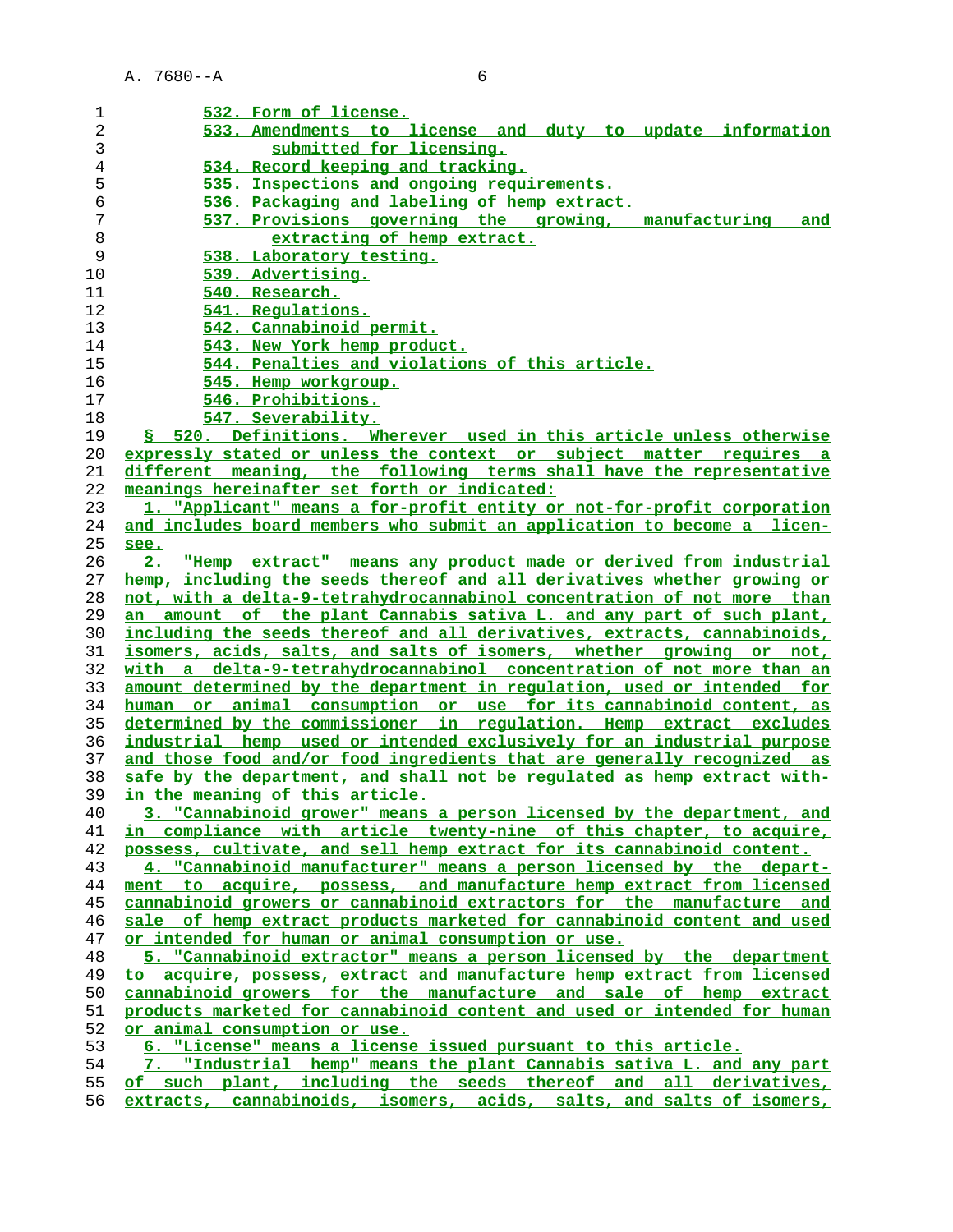| whether growing or not, with a delta-9-tetrahydrocannabinol concen-<br>tration of not more than 0.3 percent on a dry weight basis.         |
|--------------------------------------------------------------------------------------------------------------------------------------------|
| § 521. Rulemaking authority. 1. The department shall perform such                                                                          |
| acts, prescribe such forms and propose such rules, requlations and                                                                         |
| <u>orders as it may deem necessary or proper to fully effectuate the</u>                                                                   |
| provisions of this article.                                                                                                                |
| 2. The department shall have the power to promulgate any and all                                                                           |
| necessary rules and regulations governing the production, processing,                                                                      |
| transportation, distribution, and sale of hemp extract, including but                                                                      |
| not limited to the licensing of cannabinoid growers, manufacturers,                                                                        |
| extractors and retailers, including, but not limited to:                                                                                   |
| (a) prescribing forms and establishing application, reinstatement, and                                                                     |
| renewal fees;                                                                                                                              |
| (b) the qualifications and selection criteria for licensing, or                                                                            |
| permitting;                                                                                                                                |
| (c) limitations on the number of licenses to be awarded;                                                                                   |
| (d) the books and records to be created and maintained by licensees,                                                                       |
| and permittees, including the reports to be made thereon to the depart-                                                                    |
| ment, and inspection of any and all books and records maintained by any                                                                    |
| licensee, or permittee, and on the premises of any licensee or permit-                                                                     |
| tee;                                                                                                                                       |
| (e) methods of producing, processing, and packaging hemp extract;                                                                          |
| conditions of sanitation, and standards of ingredients, quality, and                                                                       |
| identity of hemp extract products cultivated, processed, packaged, or                                                                      |
| sold by licensees; and                                                                                                                     |
| (f) hearing procedures and additional causes for cancellation, revoca-                                                                     |
| tion, and/or civil penalties against any person licensed, or permitted                                                                     |
| by the department.                                                                                                                         |
| 3. The department, in consultation with the department of environ-                                                                         |
|                                                                                                                                            |
| mental conservation and the New York state energy research and develop-                                                                    |
| ment agency, shall promulgate necessary rules and regulations governing                                                                    |
| the safe production of hemp extract, including environmental and energy                                                                    |
| standards.                                                                                                                                 |
| § 522. Cannabinoid related hemp extract licensing. 1. Persons grow-                                                                        |
| ing, processing, extracting, and/or manufacturing hemp extract or                                                                          |
| producing hemp extract products distributed, sold or marketed for canna-                                                                   |
| binoid content and used or intended for human or animal consumption or                                                                     |
| use, shall be required to obtain the following license or licenses from                                                                    |
| the department, depending upon the operation:                                                                                              |
| (a) cannabinoid grower license;                                                                                                            |
| (b) cannabinoid manufacturer license;                                                                                                      |
| (c) cannabinoid extractor license.                                                                                                         |
| 2. Notwithstanding subdivision one of this section, those persons                                                                          |
| growing, processing or manufacturing food or food ingredients from                                                                         |
| industrial hemp pursuant to article twenty-nine of this chapter, which                                                                     |
| food or food ingredients are generally recognized as safe, shall be                                                                        |
| subject to requlation and/or licensing by the department.                                                                                  |
| § 523. Cannabinoid grower licenses. 1. A cannabinoid grower's license                                                                      |
| authorizes the acquisition, possession, cultivation and sale of hemp                                                                       |
| extract grown or used for its cannabinoid content on the licensed prem-                                                                    |
| ises of the grower.                                                                                                                        |
| 2. A person holding a cannabinoid grower's license shall not sell hemp                                                                     |
| extract products marketed, distributed or sold for its cannabinoid<br>content and intended for human consumption or use without also being |

**licensed as a manufacturer or extractor pursuant to this article or**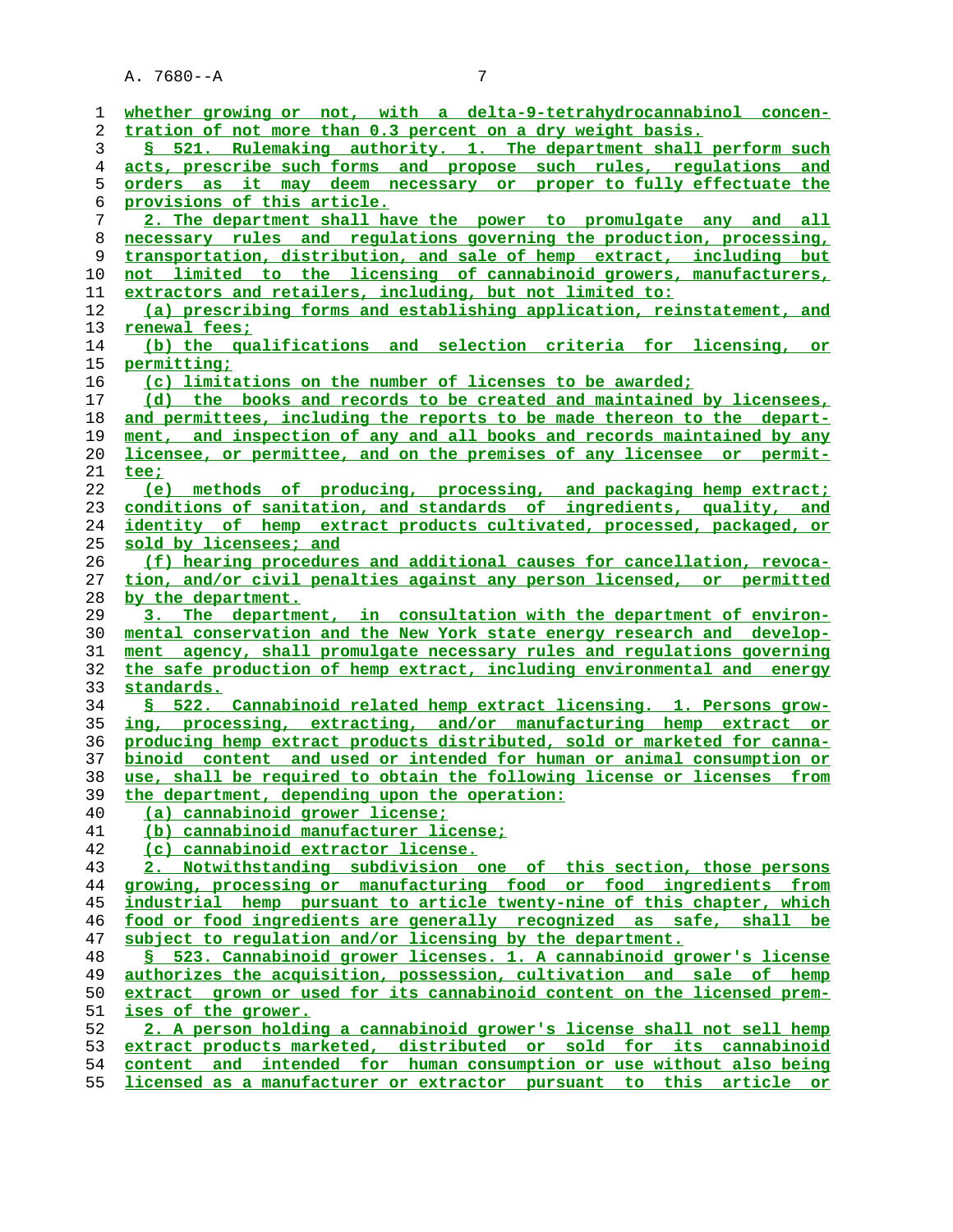| 1        | otherwise permitted pursuant to section five hundred forty-two of this                                                                     |
|----------|--------------------------------------------------------------------------------------------------------------------------------------------|
| 2        | <u>article.</u>                                                                                                                            |
| 3        | 3. Persons growing industrial hemp pursuant to article twenty-nine of                                                                      |
| 4        | this chapter are not authorized to and shall not sell hemp extract for                                                                     |
| 5        | human or animal consumption or use, other than as food or a food ingre-                                                                    |
| 6        | dient that has been generally recognized as safe in accordance with the                                                                    |
| 7        | department or determined by the state to be safe for human consumption                                                                     |
| 8        | as food or a food ingredient without also being licensed as a manufac-                                                                     |
| 9        | turer or extractor pursuant to this article or otherwise permitted                                                                         |
| 10       | pursuant to section five hundred forty-two of this article.                                                                                |
| 11       | 4. A person authorized under article twenty-nine of this chapter as an                                                                     |
| 12       | industrial hemp grower shall apply for a cannabinoid grower license                                                                        |
| 13       | provided it can demonstrate to the department that its cultivation of                                                                      |
| 14       | industrial hemp meets all the requirements for hemp extract cultivated                                                                     |
| 15       | under a cannabinoid grower license.                                                                                                        |
| 16       | § 524. Cannabinoid manufacturer license. 1. A cannabinoid manufacturer                                                                     |
| 17       | license authorizes the licensee's acquisition, possession, and manufac-                                                                    |
| 18       | ture of hemp extract from a licensed cannabinoid grower or cannabinoid                                                                     |
| 19       | extractor for the processing of hemp extract or the production of hemp                                                                     |
| 20       | extract products marketed, distributed or sold for cannabinoid content                                                                     |
| 21       | and used or intended for human or animal consumption or use.                                                                               |
| 22<br>23 | 2. Notwithstanding subdivision one of this section, nothing shall<br>prevent a cannabinoid manufacturer from manufacturing industrial hemp |
| 24       | products not used or intended for human or animal consumption or use.                                                                      |
| 25       | § 525. Cannabinoid extractor license. 1. A cannabinoid extractor                                                                           |
| 26       | license authorizes the licensee's acquisition, possession, extraction                                                                      |
| 27       | and manufacture of hemp extract from a licensed cannabinoid grower for                                                                     |
| 28       | the processing of hemp extract or the production of hemp extract                                                                           |
| 29       | products marketed, distributed or sold for cannabinoid content and used                                                                    |
| 30       | or intended for human or animal consumption or use.                                                                                        |
| 31       | 2. No cannabinoid extractor licensee shall engage in any other busi-                                                                       |
| 32       | on the licensed premises; except that nothing contained in this<br>ness                                                                    |
| 33       | article shall prevent a cannabinoid extractor licensee from also being                                                                     |
| 34       | licensed as a cannabinoid grower on the same premises.                                                                                     |
| 35       | 3. Notwithstanding subdivisions one and two of this section, nothing                                                                       |
| 36       | shall prevent a cannabinoid extractor from manufacturing industrial hemp                                                                   |
| 37       | products not used or intended for human or animal consumption or use.                                                                      |
| 38       | 4. A person authorized under article twenty-nine of this chapter as an                                                                     |
| 39       | industrial hemp processor shall qualify for a cannabinoid extractor                                                                        |
| 40       | license provided it can demonstrate to the department that its                                                                             |
| 41       | extraction of industrial hemp meets all the requirements for hemp                                                                          |
| 42       | extract under a cannabinoid extractor license.                                                                                             |
| 43       | § 526. Cannabinoid license applications. 1. Persons shall apply for a                                                                      |
| 44       | cannabinoid grower license, cannabinoid manufacturer license and/or a                                                                      |
| 45       | cannabinoid extractor license by submitting an application upon a form                                                                     |
| 46       | supplied by the department, providing all the requested information,                                                                       |
| 47       | verified by the applicant or an authorized representative of the appli-                                                                    |
| 48       | cant.                                                                                                                                      |
| 49       | 2. A separate license shall be required for each facility at which                                                                         |
| 50       | growing, manufacturing and/or extracting is conducted.                                                                                     |
| 51       | 3. Each applicant shall remit with its application the fee for each                                                                        |
| 52<br>53 | requested license.<br>§ 527. Information to be requested in applications for licenses. 1.                                                  |
|          | The department shall have the authority to prescribe the manner and form                                                                   |
| 54<br>55 | in which an application must be submitted to the department for licen-                                                                     |
| 56       | sure under this article.                                                                                                                   |
|          |                                                                                                                                            |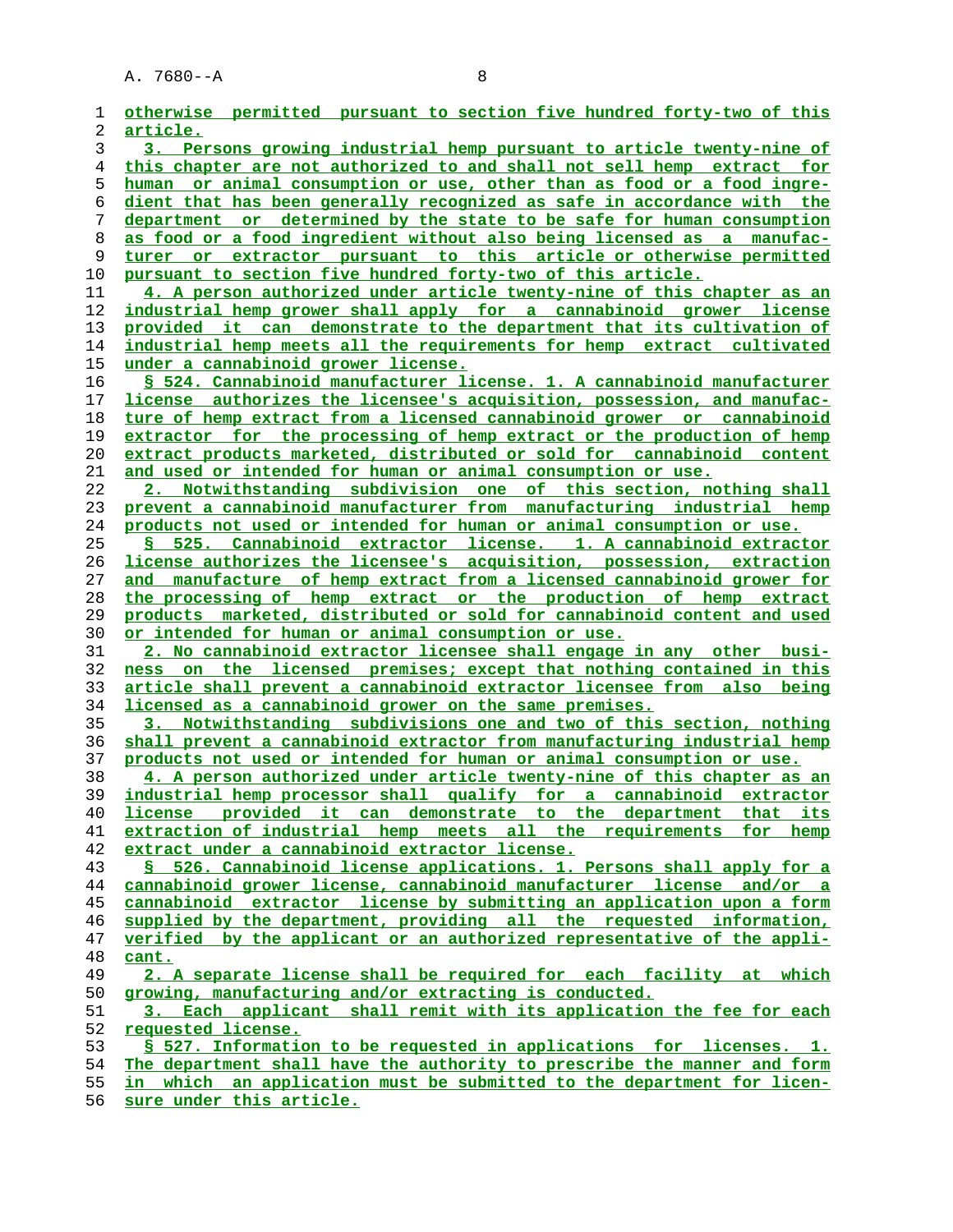**2. The commissioner is authorized to adopt regulations, including by emergency rule, establishing information which must be included on an application for licensure under this article. Such information may include, but is not limited to: information about the applicant's iden- tity, including racial and ethnic diversity; information about prior use of farmland; ownership and investment information, including the corpo- rate structure; evidence of good moral character, including the submission of fingerprints by the applicant to the division of criminal justice services; information about the premises to be licensed; finan- cial statements; and any other information prescribed in regulation. 3. All license applications shall be signed by the applicant (if an individual), by a managing partner (if a limited liability corporation), by an officer (if a corporation), or by all partners (if a partnership). Each person signing such application shall verify it as true under the penalties of perjury. 4. All license or permit applications shall be accompanied by a check, draft or other forms of payment as the department may require or author- ize in the amount required by this article for such license or permit. 5. If there be any change, after the filing of the application or the granting of a license, in any of the facts required to be set forth in such application, a supplemental statement giving notice of such change, cost and source of money involved in the change, duly verified, shall be filed with the department within ten days after such change. Failure to do so shall, if willful and deliberate, be cause for revocation of the license. 6. In giving any notice, or taking any action in reference to a licen- see of a licensed premises, the department may rely upon the information furnished in such application and in any supplemental statement connected therewith, and such information may be presumed to be correct, and shall be binding upon a licensee or licensed premises as if correct. All information required to be furnished in such application or supple- mental statements shall be deemed material in any prosecution for perju- ry, any proceeding to revoke, cancel or suspend any license, and in the department's determination to approve or deny the license. 7. The department may, in its discretion, waive the submission of any category of information described in this section for any category of license or permit, provided that it shall not be permitted to waive the requirement for submission of any such category of information solely for an individual applicant or applicants. § 528. Fees. The department shall have the authority to charge licen- sees a biennial license fee. Such fee may be based on the amount of hemp extract to be grown, processed, manufactured or extracted by the licen- see, the gross annual receipts of the licensee for the previous license period, or any other factors deemed appropriate by the department. § 529. Selection criteria. 1. An applicant shall furnish evidence: (a) its ability to effectively maintain a delta-9-tetrahydrocannabinol concentration that does not exceed a percentage of delta-9-tetrahydro- cannabinol cannabis set by the commissioner on a dry weight basis of combined leaves and flowers of the plant of the genus cannabis, or per volume or weight of cannabis product; (b) its ability to comply with all applicable state laws and regu- lations; (c) that the applicant is ready, willing and able to properly carry on**

**the activities for which a license is sought; and**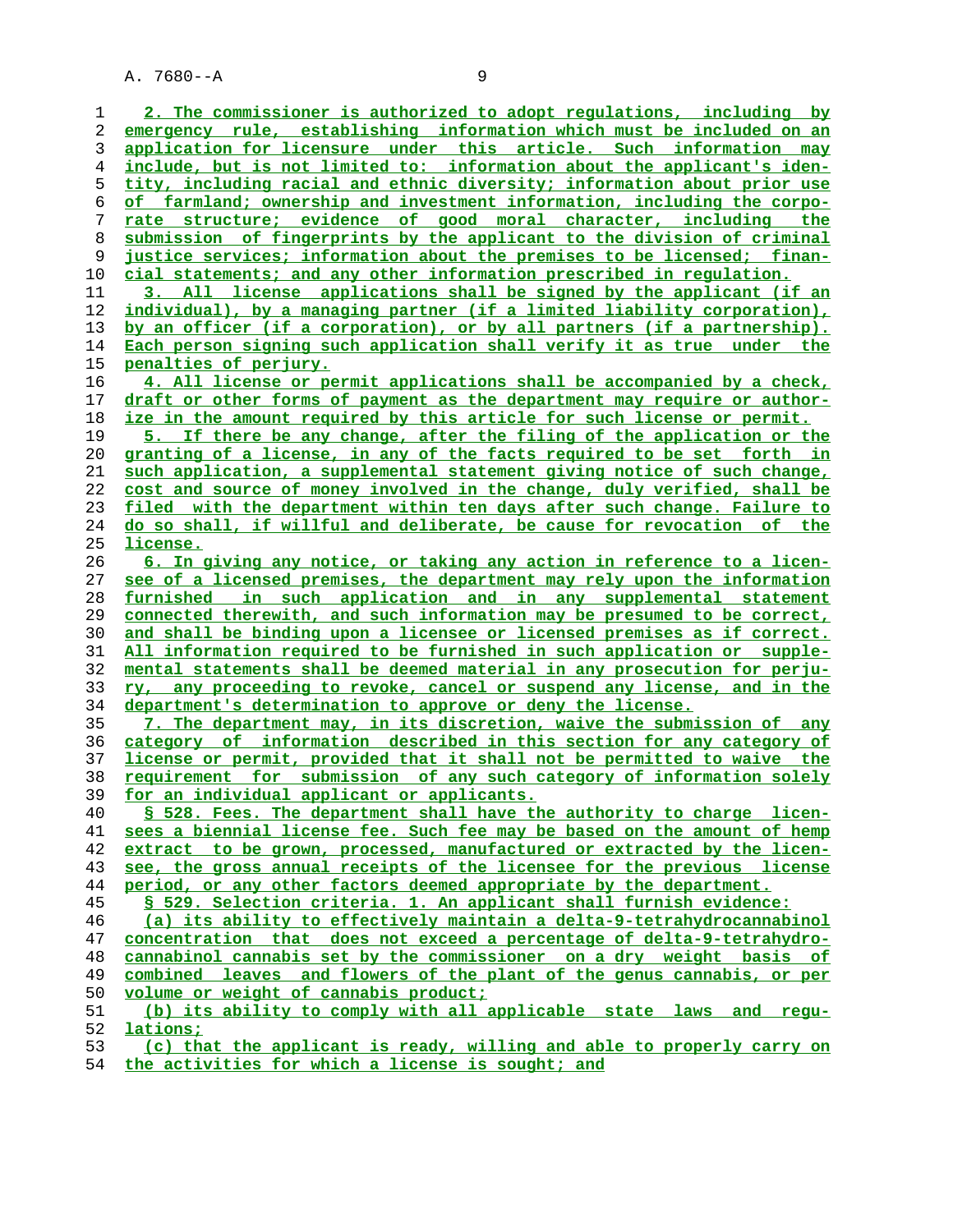| 1  | (d) that the applicant is in possession of or has the right to use           |
|----|------------------------------------------------------------------------------|
| 2  | land, buildings and equipment sufficient to properly carry on the activ-     |
| 3  | ity described in the application.                                            |
| 4  | 2. The department, in considering whether to grant the license appli-        |
| 5  | cation, shall consider whether:                                              |
| 6  | (a) it is in the public interest that such license be granted, taking        |
| 7  | <u>into consideration whether the number of licenses will be adequate or</u> |
| 8  | excessive to reasonably serve demand;                                        |
| 9  | (b) the applicant and its managing officers are of good moral charac-        |
| 10 | ter and do not have an ownership or controlling interest in more             |
| 11 | licenses or permits than allowed by this chapter;                            |
| 12 | (c) preference shall be given to applicants that are currently farming       |
| 13 | in the state and are eligible or currently receiving an agricultural         |
| 14 | assessment pursuant to article twenty-five-AA of this chapter; and           |
| 15 | (d) the applicant satisfies any other conditions as determined by the        |
| 16 | department.                                                                  |
| 17 | 3. If the commissioner is not satisfied that the applicant should be         |
| 18 | issued a license, the commissioner shall notify the applicant in writing     |
| 19 | of the specific reason or reasons for denial.                                |
| 20 | 4. The commissioner shall have authority and sole discretion to deter-       |
| 21 | mine the number of licenses issued pursuant to this article.                 |
| 22 | § 530. Limitations of licensure; duration. 1. No license pursuant to         |
| 23 | this article may be issued to a person under the age of eighteen years.      |
| 24 | 2. The department shall have the authority to limit, by canopy, plant        |
| 25 | count or other means, the amount of hemp extract allowed to be culti-        |
| 26 | vated, processed, extracted or sold by a licensee.                           |
| 27 | 3. All licenses under this article shall expire two years after the          |
| 28 | date of issue and be subject to any rules or limitations prescribed by       |
| 29 | the commissioner in regulation.                                              |
| 30 | S 531. License renewal. 1. Each license, issued pursuant to this arti-       |
| 31 | cle, may be renewed upon application therefor by the licensee and the        |
| 32 | payment of the fee for such license as prescribed by this article.           |
| 33 | 2. In the case of applications for renewals, the department may              |
| 34 | dispense with the requirements of such statements as it deems unneces-       |
| 35 | sary in view of those contained in the application made for the original     |
|    |                                                                              |
| 36 | license, but in any event the submission of photographs of the licensed      |
| 37 | premises shall be dispensed with, provided the applicant for such            |
| 38 | shall file a statement with the department to the effect that<br>renewal     |
| 39 | there has been no alteration of such premises since the original license     |
| 40 | was issued.                                                                  |
| 41 | 3. The department may make such rules as may be necessary, not incon-        |
| 42 | sistent with this chapter, regarding applications for renewals of            |
| 43 | licenses and permits and the time for making the same.                       |
| 44 | 4. The department shall provide an application for renewal of a              |
| 45 | license issued under this article not less than ninety days prior to the     |
| 46 | expiration of the current license.                                           |
| 47 | 5. The department may only issue a renewal license upon receipt of the       |
| 48 | prescribed renewal application and renewal fee from a licensee if, in        |
| 49 | addition to the criteria in section five hundred twenty-seven of this        |

**article, the licensee's license is not under suspension and has not been** 51 **revoked.**<br>52 6. The

**6. The department shall have the authority to charge applicants for licensure under this article a non-refundable application fee. Such fee may be based on the type of licensure sought, cultivation and/or production volume, or any other factors deemed reasonable and appropri- ate by the department to achieve the policy and purpose of this chapter.**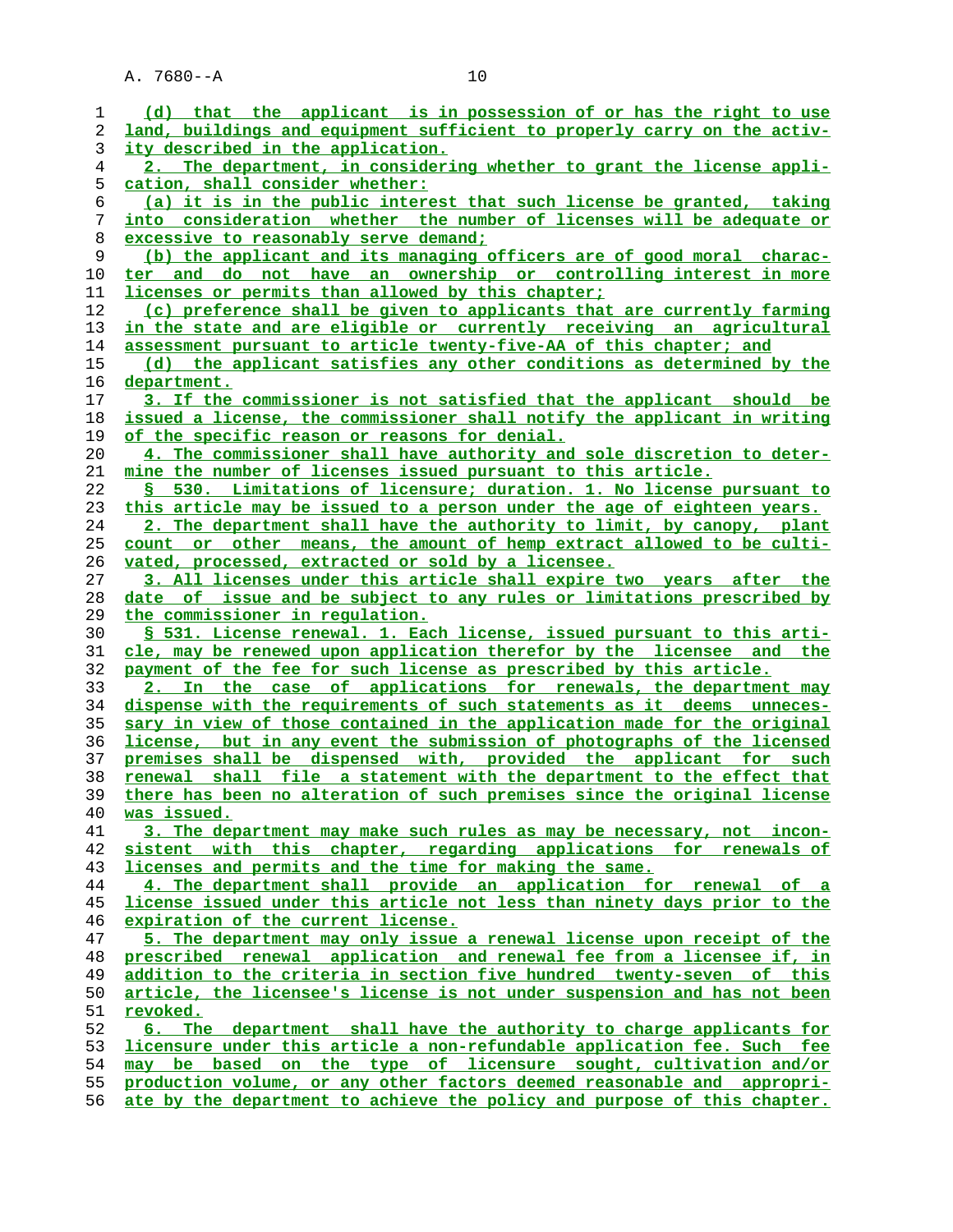| 1        | § 532. Form of license. Licenses issued pursuant to this article shall                                                                    |
|----------|-------------------------------------------------------------------------------------------------------------------------------------------|
| 2        | specify:                                                                                                                                  |
| 3        | 1. the name and address of the licensee;                                                                                                  |
| 4        | 2. the activities permitted by the license;                                                                                               |
| 5        | 3. the land, buildings and facilities that may be used for the                                                                            |
| 6        | licensed activities of the licensee;                                                                                                      |
| 7        | 4. a unique license number issued by the department to the licensee;                                                                      |
| 8        | and                                                                                                                                       |
| 9        | 5. such other information as the commissioner shall deem necessary to                                                                     |
| 10       | assure compliance with this chapter.                                                                                                      |
| 11       | § 533. Amendments to license and duty to update information submitted                                                                     |
| 12       | for licensing. 1. Upon application of a licensee to the department, a                                                                     |
| 13       | license may be amended to allow the licensee to relocate within the                                                                       |
| 14       | state, to add or delete licensed activities or facilities, or to amend                                                                    |
| 15       | the ownership or organizational structure of the entity that is the                                                                       |
| 16       | licensee. The fee for such amendment shall be two hundred fifty dollars.                                                                  |
| 17       | 2. In the event that any of the information provided by the applicant                                                                     |
| 18       | changes either while the application is pending or after the license is                                                                   |
| 19       | granted, within ten days of any such change, the applicant or licensee                                                                    |
| 20       | shall submit to the department a verified statement setting forth the                                                                     |
| 21       | change in circumstances of facts set forth in the application. Failure                                                                    |
| 22       | to do so shall, if willful and deliberate, be cause for revocation of                                                                     |
| 23       | the license.                                                                                                                              |
| 24       | 3. A license shall become void by a change in ownership, substantial                                                                      |
| 25       | corporate change or location without prior written approval of the                                                                        |
| 26       | commissioner. The commissioner may promulgate requlations allowing for                                                                    |
| 27       | certain types of changes in ownership without the need for prior written                                                                  |
| 28       | approval.                                                                                                                                 |
| 29       | 4. For purposes of this section, "substantial corporate change" shall                                                                     |
| 30       | mean:                                                                                                                                     |
| 31       | (a) for a corporation, a change of eighty percent or more of the offi-                                                                    |
| 32       | cers and/or directors, or a transfer of eighty percent or more of stock                                                                   |
| 33       | of such corporation, or an existing stockholder obtaining eighty percent                                                                  |
| 34       | or more of the stock of such corporation; and                                                                                             |
| 35       | (b) for a limited liability company, a change of eighty percent or                                                                        |
| 36       | more of the managing members of the company, or a transfer of eighty                                                                      |
| 37       | percent or more of ownership interest in said company, or an existing                                                                     |
| 38       | member obtaining a cumulative of eighty percent or more of the ownership                                                                  |
| 39       | interest in said company.                                                                                                                 |
| 40       | § 534. Record keeping and tracking. 1. The commissioner shall, by                                                                         |
| 41       | requlation, require each licensee pursuant to this article to adopt and                                                                   |
| 42       | maintain security, tracking, record keeping, record retention and<br>surveillance systems, relating to all hemp extract at every stage of |
| 43<br>44 | acquiring, possession, manufacture, transport, sale, or delivery, or                                                                      |
| 45       | distribution by the licensee, subject to requlations of the commission-                                                                   |
| 46       | er.                                                                                                                                       |
| 47       | 2. Every licensee shall keep and maintain upon the licensed premises,                                                                     |
| 48       | adequate books and records of all transactions involving the licensee                                                                     |
| 49       | and sale of its products, which shall include all information required                                                                    |
| 50       |                                                                                                                                           |
|          |                                                                                                                                           |
|          | by rules promulgated by the department.                                                                                                   |
| 51       | 3. Each sale shall be recorded separately on a numbered invoice, which                                                                    |
| 52       | shall have printed thereon the number, the name of the licensee, the                                                                      |
| 53       | address of the licensed premises, and the current license number.                                                                         |
| 54       | 4. Such books, records and invoices shall be kept for a period of five                                                                    |
| 55<br>56 | years and shall be available for inspection by any authorized represen-<br>tative of the department.                                      |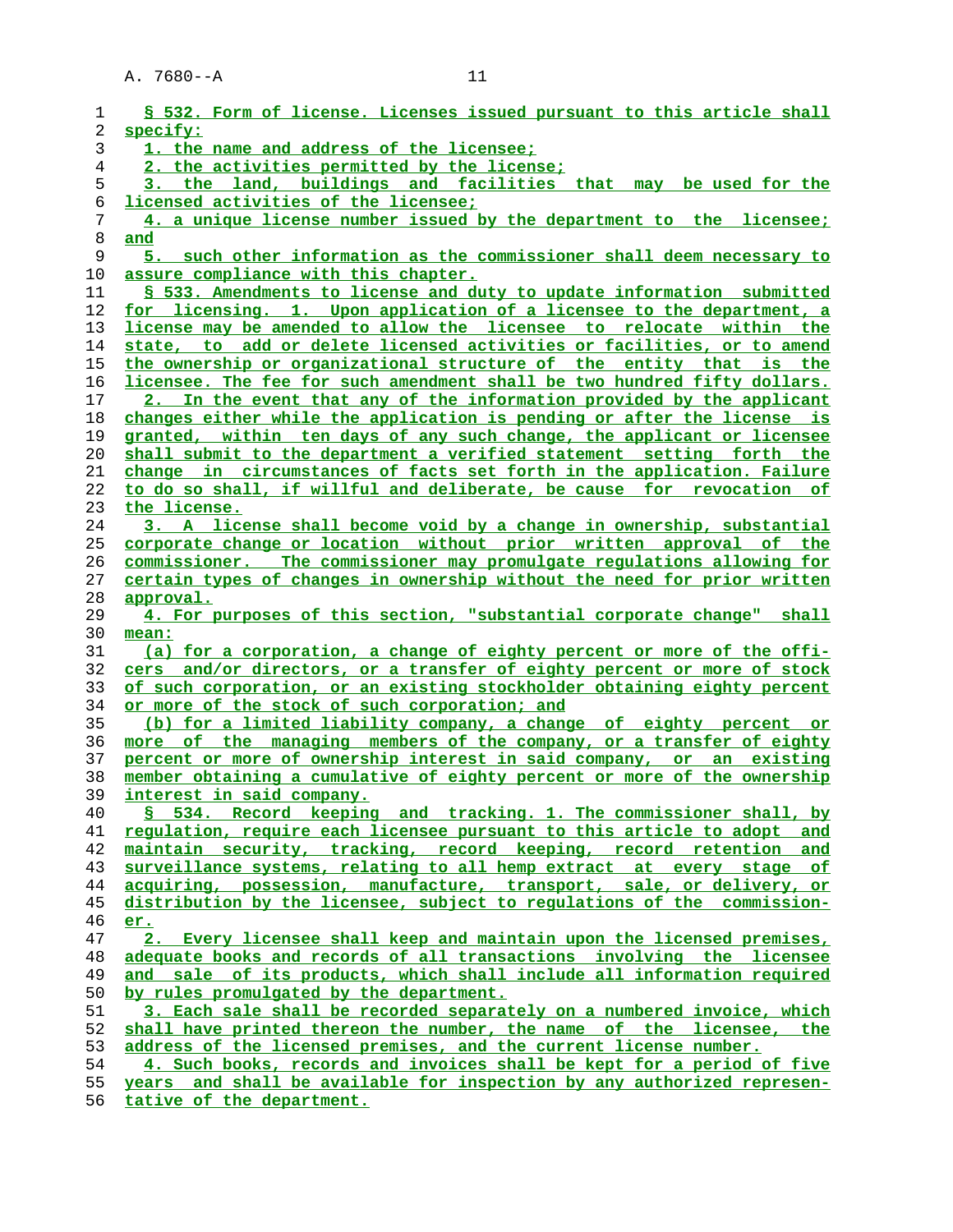**§ 535. Inspections and ongoing requirements. All licensees shall be subject to reasonable inspection by the department, in consultation with the department of health, and a person who holds a license must make himself or herself, or an agent thereof, available and present for any inspection required by the department. The department shall make reason- able accommodations so that ordinary business is not interrupted and safety and security procedures are not compromised by the inspection. § 536. Packaging and labeling of hemp extract. 1. The department, in consultation with the department of health, is hereby authorized to promulgate rules and regulations governing the packaging and labeling of hemp extract products, sold or possessed for sale in New York state. 2. Such regulations shall include, but not be limited to, requiring labels warning consumers of any potential impact on human health result- ing from the consumption of hemp extract products that shall be affixed to those products when sold, if such labels are deemed warranted by the department. No label may state that hemp extract can treat, cure or prevent any disease without approval pursuant to federal law. 3. Such rules and regulations shall establish a QR code which may be used in conjunction with similar technology for labels and establish methods and procedures for determining, among other things, serving sizes for hemp extract products, active cannabinoid concentration per serving size, number of servings per container, and the growing region, state or country of origin if not from the United States. Such regu- lations shall also require a supplement fact panel that incorporates data regarding serving sizes and potency thereof. 4. The packaging, sale, or possession by any licensee of any hemp product intended for human or animal consumption or use not labeled or offered in conformity with rules and regulations promulgated in accord- ance with this section shall be grounds for the imposition of a fine, and/or the suspension, revocation or cancellation of a license. § 537. Provisions governing the growing, manufacturing and extracting of hemp extract. 1. No licensed cannabinoid grower, manufacturer or extractor shall sell, or agree to sell or deliver in the state any hemp extract products, as the case may be, except in sealed containers containing quantities in accordance with size standards pursuant to rules adopted by the department. Such containers shall have affixed thereto such labels as may be required by the rules of the department. 2. Licensed cannabinoid growers shall be prohibited from using pesti- cides. 3. All hemp extract products shall be extracted and manufactured in accordance with good manufacturing processes, pursuant to Part 111 or 117 of Title 21 of the Code of Federal Regulations as may be modified and decided upon by the commissioner in regulation. 4. Within thirty days of the effective date of this article, the department shall approve the manufacture, distribution, and sale of beverages containing no more than twenty milligrams of cannabidiol per twelve ounce beverage. The hemp extract used in such beverages shall be grown, extracted and manufactured in the state of New York. The depart- ment shall issue guidance on the label, warning, point of sale, and advertising for such beverages. 5. Terpenes derived from the hemp plant are generally recognized as safe. § 538. Laboratory testing. 1. Every cannabinoid manufacturer and cannabinoid extractor shall contract with an independent laboratory to test the hemp extract products produced by the licensed manufacturer or extractor. The commissioner, in consultation with the commissioner of**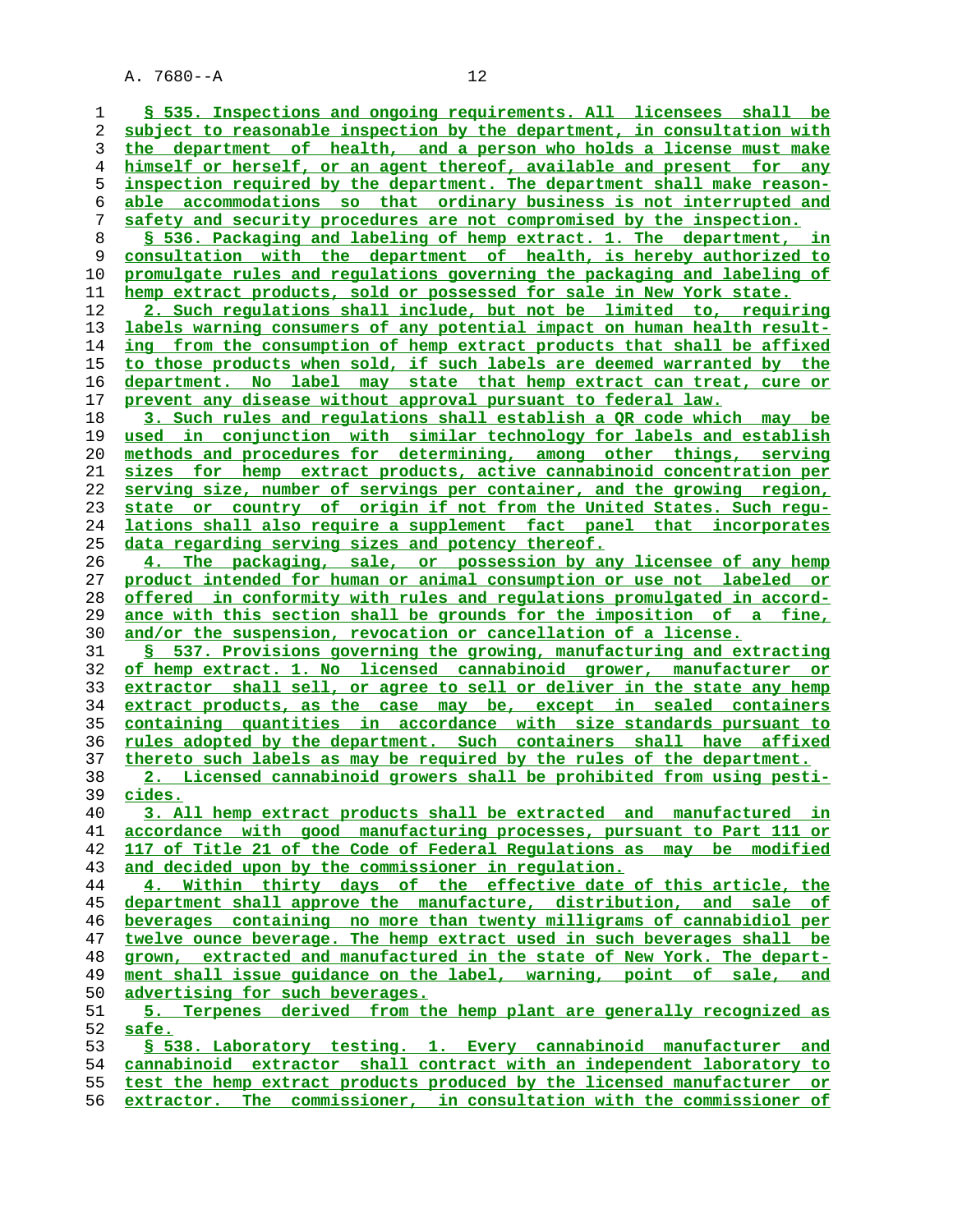**health, shall approve the laboratory and require that the laboratory report testing results in a manner determined by the commissioner. The commissioner is authorized to issue regulations requiring the laboratory to perform certain tests and services. 2. Cannabinoid manufacturers and cannabinoid extractors shall make laboratory test reports available to persons holding a cannabinoid permit pursuant to section five hundred forty-two of this article for all cannabis products manufactured by the licensee. 3. On-site laboratory testing by licensees is permissible; however, such testing shall not be certified by the department and does not exempt the licensee from the requirements of quality assurance testing at a testing laboratory pursuant to this section. § 539. Advertising. The department shall promulgate rules and regu- lations governing the advertising of hemp extract and any other related products or services as determined by the commissioner. § 540. Research. 1. The department shall promote research and develop- ment through public-private partnerships to bring new hemp extract and industrial hemp derived products to market within the state. 2. The commissioner may develop and carry out research programs which may include programs at the New York state college of agriculture and life sciences, pursuant to section fifty-seven hundred twelve of the education law and/or New York state university research institutions relating to industrial hemp and hemp extract. § 541. Regulations. The commissioner shall make regulations to imple- ment this article. § 542. Cannabinoid permit. The department is hereby authorized to issue cannabinoid permits to retailers, wholesalers, and distributors authorizing them to sell cannabis products derived from hemp extract. The commissioner shall have the authority to set fees for such permit, to establish the period during which such permit is authorized, and to make rules and regulations, including emergency regulations, to imple- ment this section. § 543. New York hemp product. The commissioner may establish and adopt official grades and standards for hemp extract and hemp extract products as he or she may deem advisable, which are produced for sale in this state and, from time to time, may amend or modify such grades and stand- ards. § 544. Penalties and violations of this article. Notwithstanding the provision of any law to the contrary, the failure to comply with the requirements of this article, the rules and regulations promulgated thereunder, may be punishable by a fine of not more than one thousand dollars for a first violation; not more than five thousand dollars for a second violation; and not more than ten thousand dollars for a third violation and each subsequent violation thereafter. § 545. Hemp workgroup. The commissioner shall appoint a New York state industrial hemp and hemp extract workgroup, composed of researchers, producers, processors, manufacturers and trade associations, to make recommendations for the industrial hemp and hemp extract programs, state and federal policies and policy initiatives, and opportunities for the promotion and marketing of industrial hemp and hemp extract as consist- ent with federal and state laws, rules and regulations, which workgroup shall continue for such time as the commissioner deems appropriate. § 546. Prohibitions. Except as authorized in this article, the manu- facturing of hemp extract for human or animal consumption and the distribution and/or sale thereof is prohibited in this state unless the manufacturer is licensed under this article. Hemp extract and products**